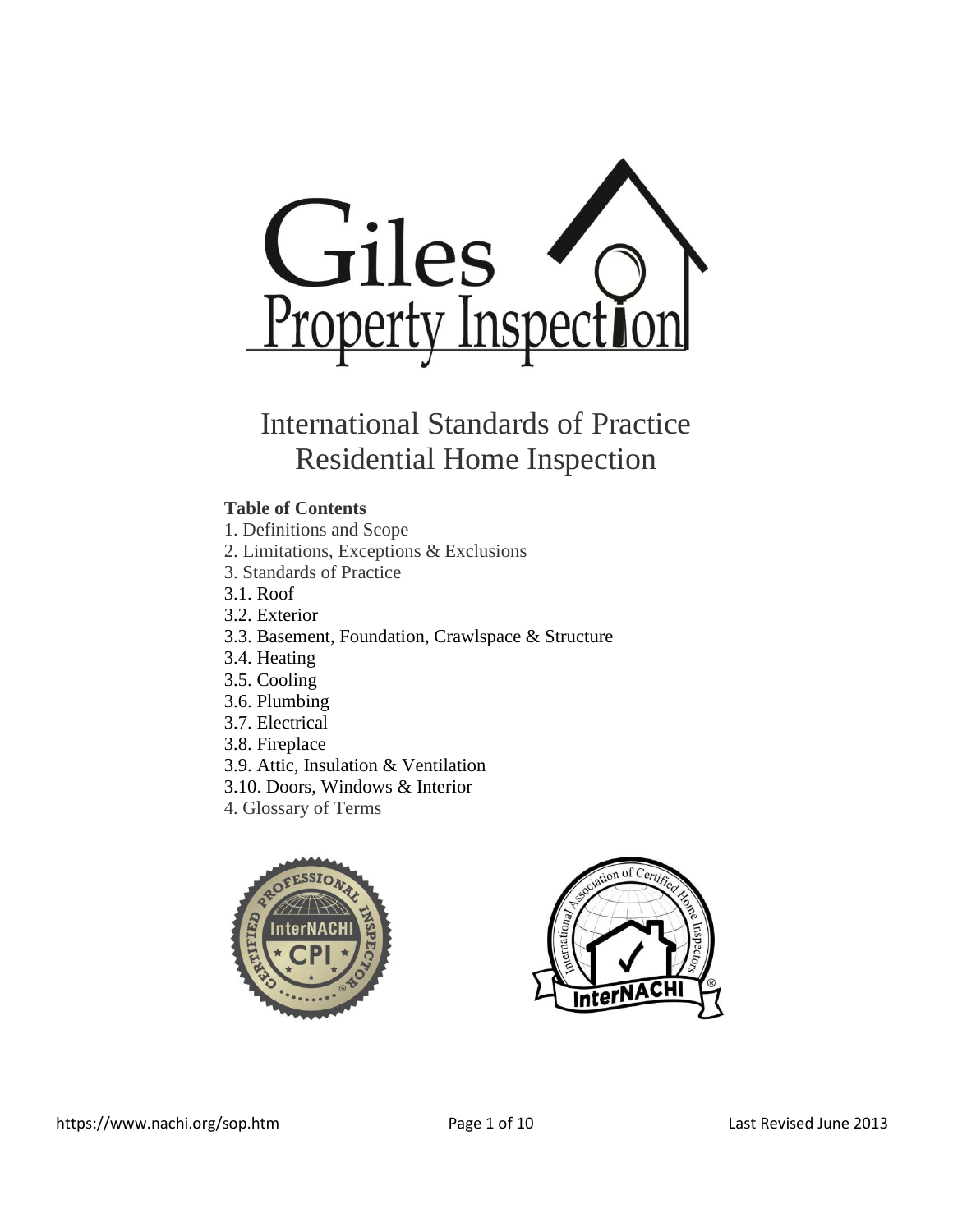# 1. Definitions and Scope

**1.1.** A **general home inspection** is a non-invasive, visual examination of the accessible areas of a residential property (as delineated below), performed for a fee, which is designed to identify defects within specific systems and components defined by these Standards that are both observed and deemed material by the inspector. The scope of work may be modified by the Client and Inspector prior to the inspection process.

- I. The general home inspection is based on the observations made on the date of the inspection, and not a prediction of future conditions.
- II. The general home inspection will not reveal every issue that exists or ever could exist, but only those material defects observed on the date of the inspection.

**1.2.** A **material defect** is a specific issue with a system or component of a residential property that may have a significant, adverse impact on the value of the property, or that poses an unreasonable risk to people. The fact that a system or component is near, at, or beyond the end of its normal, useful life is not, in itself, a material defect.

**1.3.** A **general home inspection report** shall identify, in written format, defects within specific systems and components defined by these Standards that are both observed and deemed material by the inspector. Inspection reports may include additional comments and recommendations. 2. Limitations, Exceptions & Exclusions

# **2.1. Limitations:**

- I. An inspection is not technically exhaustive.
- II. An inspection will not identify concealed or latent defects.
- III. An inspection will not deal with aesthetic concerns or what could be deemed matters of taste, cosmetic defects, etc.
- IV. An inspection will not determine the suitability of the property for any use.
- V. An inspection does not determine the market value of the property or its marketability.
- VI. An inspection does not determine the insurability of the property.
- VII. An inspection does not determine the advisability or inadvisability of the purchase of the inspected property.
- VIII. An inspection does not determine the life expectancy of the property or any components or systems therein.
- IX. An inspection does not include items not permanently installed.
- X. This Standards of Practice applies to properties with four or fewer residential units and their attached garages and carports.

# **2.2. Exclusions:**

I. The inspector is not required to determine:

- A. property boundary lines or encroachments.
	- B. the condition of any component or system that is not readily accessible.
	- C. the service life expectancy of any component or system.
- D. the size, capacity, BTU, performance or efficiency of any component or system.
- E. the cause or reason of any condition.
- F. the cause for the need of correction, repair or replacement of any system or component.
- G. future conditions.
- H. compliance with codes or regulations.
- I. the presence of evidence of rodents, birds, animals, insects, or other pests.
- J. the presence of mold, mildew or fungus.
- K. the presence of airborne hazards, including radon.
- L. the air quality.
- M. the existence of environmental hazards, including lead paint, asbestos or toxic drywall.
- N. the existence of electromagnetic fields.
- O. any hazardous waste conditions.
- P. any manufacturers' recalls or conformance with manufacturer installation, or any information included for consumer protection purposes.
- Q. acoustical properties.
- R. correction, replacement or repair cost estimates.
- S. estimates of the cost to operate any given system.
- II. The inspector is not required to operate:
	- A. any system that is shut down.
	- B. any system that does not function properly.

# https://www.nachi.org/sop.htm Page 2 of 10 Last Revised June 2013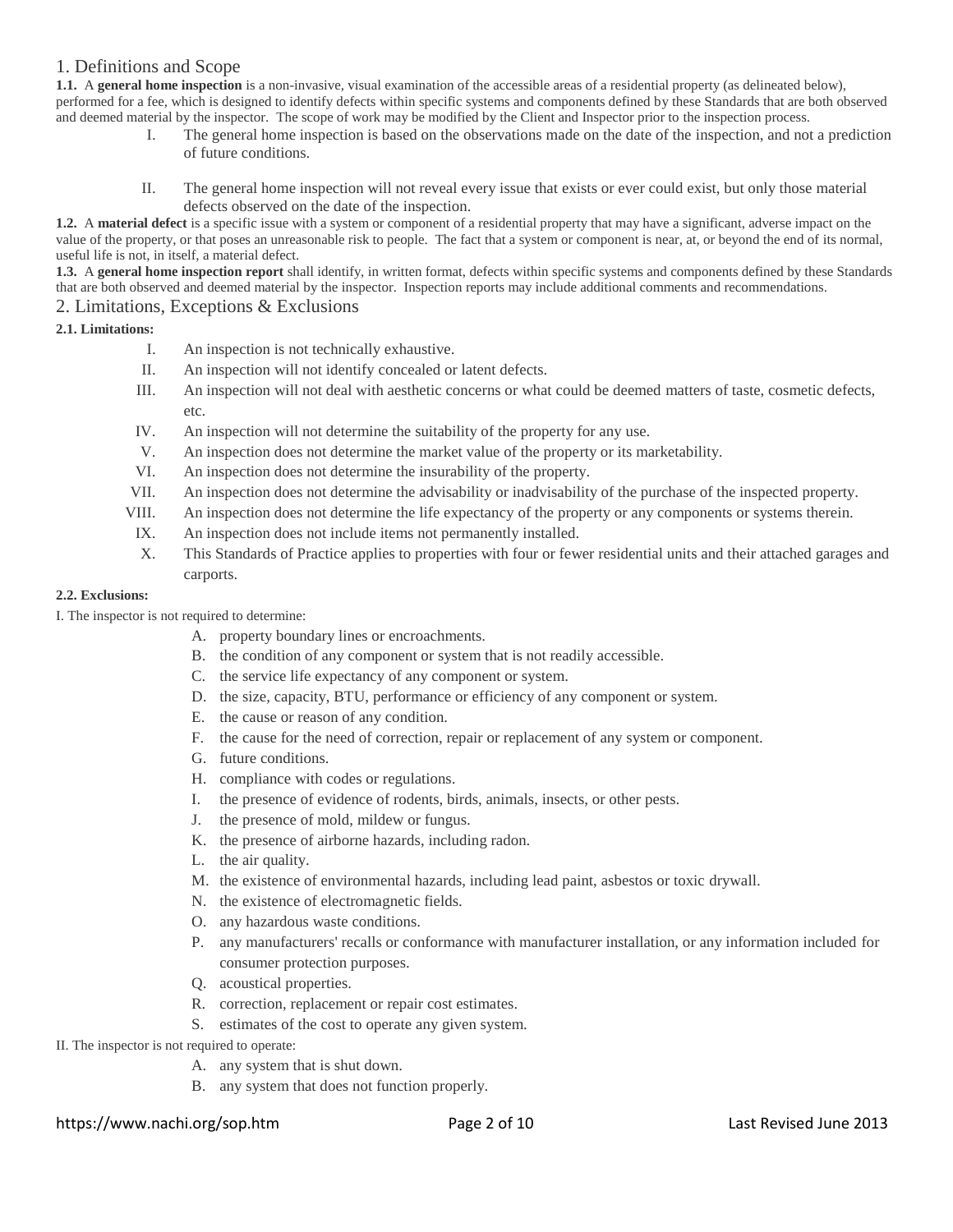- C. or evaluate low-voltage electrical systems, such as, but not limited to:
	- 1. phone lines;
	- 2. cable lines;
	- 3. satellite dishes;
	- 4. antennae;
	- 5. lights; or
	- 6. remote controls.
- D. any system that does not turn on with the use of normal operating controls.
- E. any shut-off valves or manual stop valves.
- F. any electrical disconnect or over-current protection devices.
- G. any alarm systems.
- H. moisture meters, gas detectors or similar equipment.

# III. The inspector is not required to:

- A. move any personal items or other obstructions, such as, but not limited to: throw rugs, carpeting, wall coverings, furniture, ceiling tiles, window coverings, equipment, plants, ice, debris, snow, water, dirt, pets, or anything else that might restrict the visual inspection.
- B. dismantle, open or uncover any system or component.
- C. enter or access any area that may, in the inspector's opinion, be unsafe.
- D. enter crawlspaces or other areas that may be unsafe or not readily accessible.
- E. inspect underground items, such as, but not limited to: lawn-irrigation systems, or underground storage tanks (or indications of their presence), whether abandoned or actively used.
- F. do anything that may, in the inspector's opinion, be unsafe or dangerous to him/herself or others, or damage property, such as, but not limited to: walking on roof surfaces, climbing ladders, entering attic spaces, or negotiating with pets.
- G. inspect decorative items.
- H. inspect common elements or areas in multi-unit housing.
- I. inspect intercoms, speaker systems or security systems.
- J. offer guarantees or warranties.
- K. offer or perform any engineering services.
- L. offer or perform any trade or professional service other than general home inspection.
- M. research the history of the property, or report on its potential for alteration, modification, extendibility or suitability for a specific or proposed use for occupancy.
- N. determine the age of construction or installation of any system, structure or component of a building, or differentiate between original construction and subsequent additions, improvements, renovations or replacements.
- O. determine the insurability of a property.
- P. perform or offer Phase 1 or environmental audits.
- Q. inspect any system or component that is not included in these Standards.

# 3. Standards of Practice

# **3.1. Roof**

I. The inspector shall inspect from ground level or the eaves:

- A. the roof-covering materials;
- B. the gutters;
- C. the downspouts;
- D. the vents, flashing, skylights, chimney, and other roof penetrations; and
- E. the general structure of the roof from the readily accessible panels, doors or stairs.
- II. The inspector shall describe:
	- A. the type of roof-covering materials.
- III. The inspector shall report as in need of correction:
	- A. observed indications of active roof leaks.
- IV. The inspector is not required to:
	- A. walk on any roof surface.
	- B. predict the service life expectancy.

# https://www.nachi.org/sop.htm Page 3 of 10 Last Revised June 2013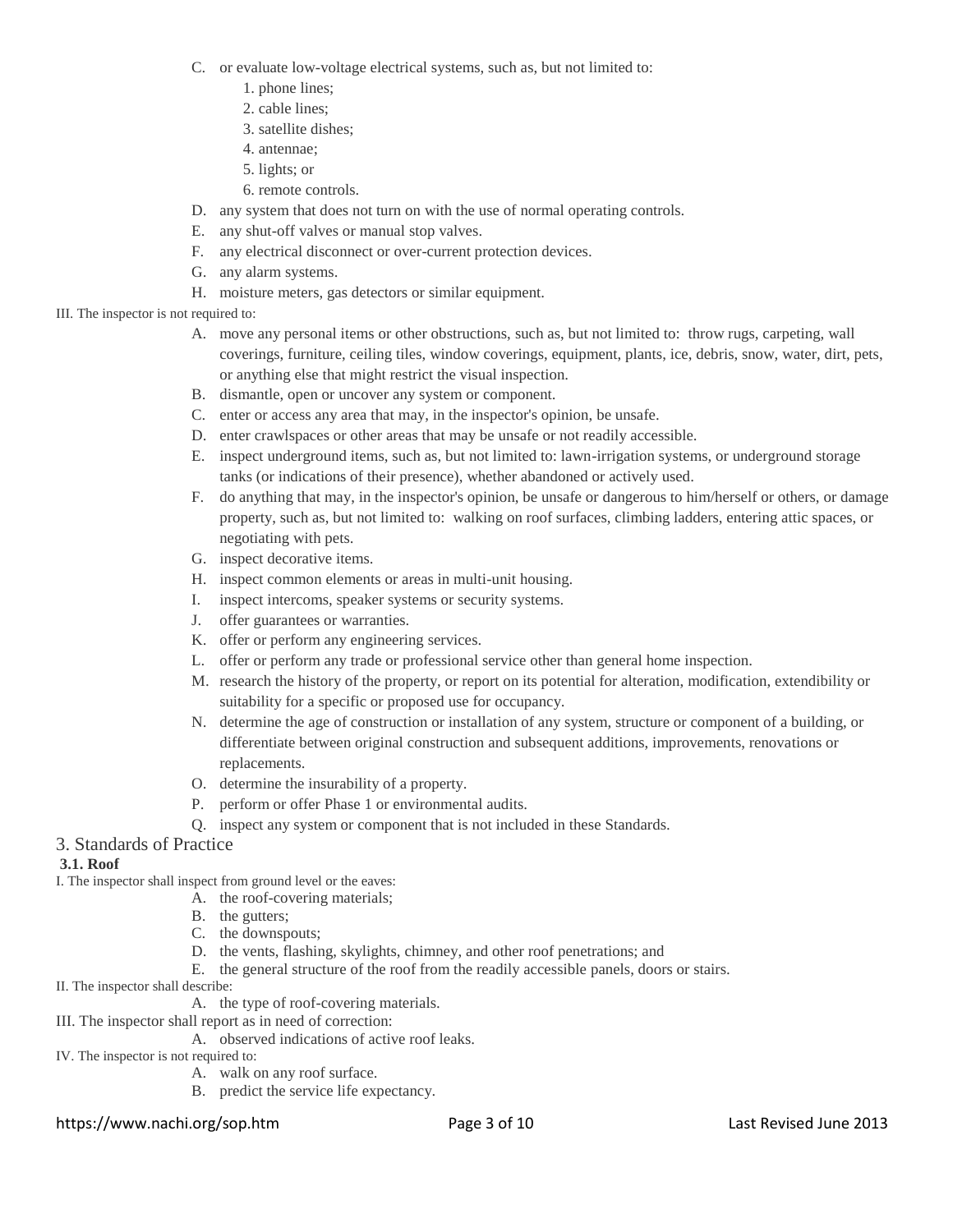- C. inspect underground downspout diverter drainage pipes.
- D. remove snow, ice, debris or other conditions that prohibit the observation of the roof surfaces.
- E. move insulation.
- F. inspect antennae, satellite dishes, lightning arresters, de-icing equipment, or similar attachments.
- G. walk on any roof areas that appear, in the inspector's opinion, to be unsafe.
- H. walk on any roof areas if doing so might, in the inspector's opinion, cause damage.
- I. perform a water test.
- J. warrant or certify the roof.
- K. confirm proper fastening or installation of any roof-covering material.

#### **3.2. Exterior**

I. The inspector shall inspect:

- A. the exterior wall-covering materials, flashing and trim;
- B. all exterior doors;
- C. adjacent walkways and driveways;
- D. stairs, steps, stoops, stairways and ramps;
- E. porches, patios, decks, balconies and carports;
- F. railings, guards and handrails;
- G. the eaves, soffits and fascia;
- H. a representative number of windows; and
- I. vegetation, surface drainage, retaining walls and grading of the property, where they may adversely affect the structure due to moisture intrusion.
- II. The inspector shall describe:
	- A. the type of exterior wall-covering materials.
- III. The inspector shall report as in need of correction:
	- A. any improper spacing between intermediate balusters, spindles and rails.
- IV. The inspector is not required to:
	- A. inspect or operate screens, storm windows, shutters, awnings, fences, outbuildings, or exterior accent lighting.
	- B. inspect items that are not visible or readily accessible from the ground, including window and door flashing.
	- C. inspect or identify geological, geotechnical, hydrological or soil conditions.
	- D. inspect recreational facilities or playground equipment.
	- E. inspect seawalls, breakwalls or docks.
	- F. inspect erosion-control or earth-stabilization measures.
	- G. inspect for safety-type glass.
	- H. inspect underground utilities.
	- I. inspect underground items.
	- J. inspect wells or springs.
	- K. inspect solar, wind or geothermal systems.
	- L. inspect swimming pools or spas.
	- M. inspect wastewater treatment systems, septic systems or cesspools.
	- N. inspect irrigation or sprinkler systems.
	- O. inspect drainfields or dry wells.
	- P. determine the integrity of multiple-pane window glazing or thermal window seals.

# **3.3. Basement, Foundation, Crawlspace & Structure**

# I. The inspector shall inspect:

- A. the foundation;
- B. the basement;
- C. the crawlspace; and
- D. structural components.
- II. The inspector shall describe:
	- A. the type of foundation; and
		- B. the location of the access to the under-floor space.
- III. The inspector shall report as in need of correction:
	- A. observed indications of wood in contact with or near soil;
	- B. observed indications of active water penetration;
	- C. observed indications of possible foundation movement, such as sheetrock cracks, brick cracks, out-of-square door frames, and unlevel floors; and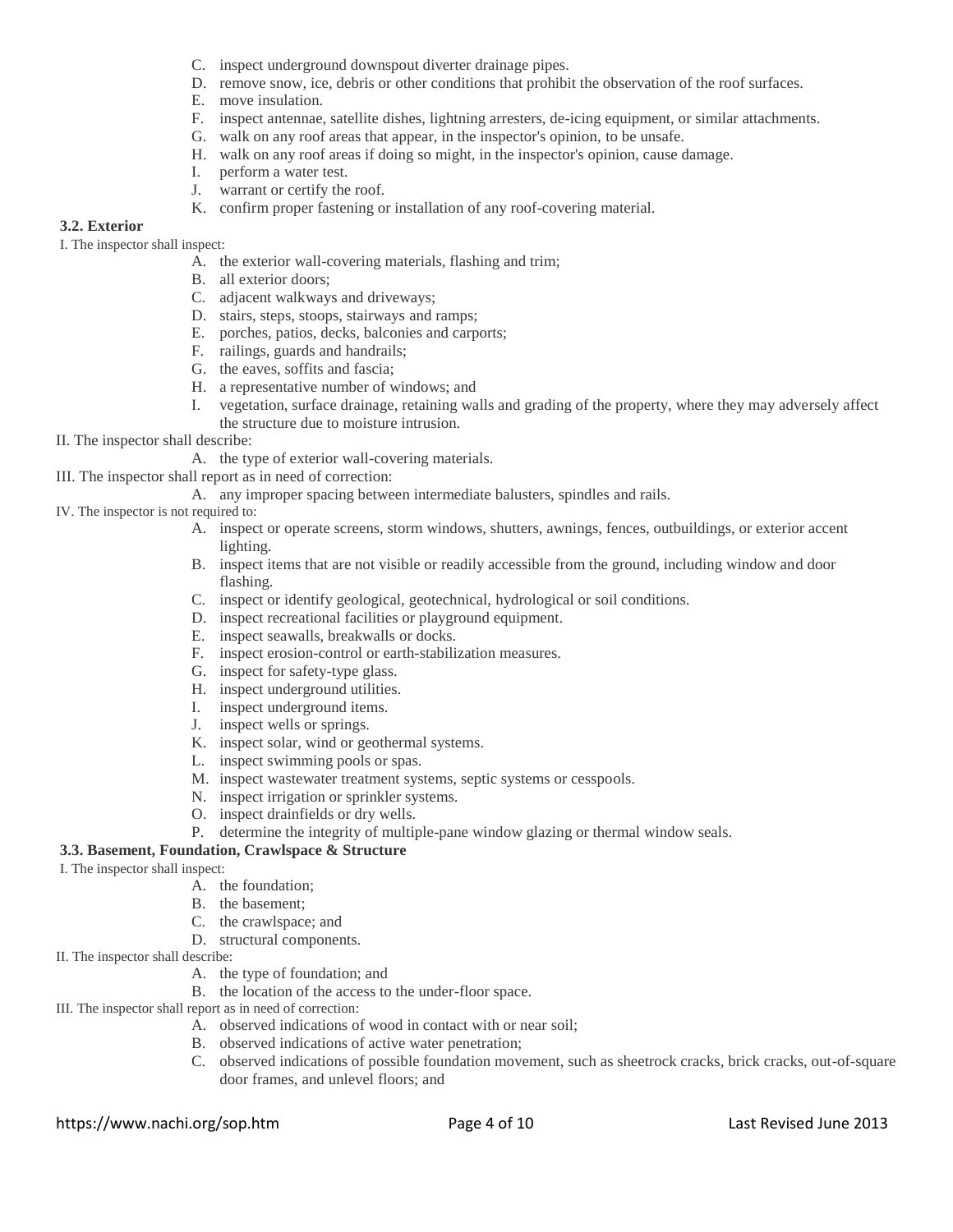- D. any observed cutting, notching and boring of framing members that may, in the inspector's opinion, present a structural or safety concern.
- IV. The inspector is not required to:
	- A. enter any crawlspace that is not readily accessible, or where entry could cause damage or pose a hazard to him/herself.
	- B. move stored items or debris.
	- C. operate sump pumps with inaccessible floats.
	- D. identify the size, spacing, span or location or determine the adequacy of foundation bolting, bracing, joists, joist spans or support systems.
	- E. provide any engineering or architectural service.
	- F. report on the adequacy of any structural system or component.

# **3.4. Heating**

I. The inspector shall inspect:

- A. the heating system, using normal operating controls.
- II. The inspector shall describe:
	- A. the location of the thermostat for the heating system;
	- B. the energy source; and
	- C. the heating method.
- III. The inspector shall report as in need of correction:
	- A. any heating system that did not operate; and
	- B. if the heating system was deemed inaccessible.
- IV. The inspector is not required to:
	- A. inspect or evaluate the interior of flues or chimneys, fire chambers, heat exchangers, combustion air systems, fresh-air intakes, humidifiers, dehumidifiers, electronic air filters, geothermal systems, or solar heating systems.
	- B. inspect fuel tanks or underground or concealed fuel supply systems.
	- C. determine the uniformity, temperature, flow, balance, distribution, size, capacity, BTU, or supply adequacy of the heating system.
	- D. light or ignite pilot flames.
	- E. activate heating, heat pump systems, or other heating systems when ambient temperatures or other circumstances are not conducive to safe operation or may damage the equipment.
	- F. override electronic thermostats.
	- G. evaluate fuel quality.
	- H. verify thermostat calibration, heat anticipation, or automatic setbacks, timers, programs or clocks.

#### **3.5. Cooling**

I. The inspector shall inspect:

- A. the cooling system, using normal operating controls.
- II. The inspector shall describe:
	- A. the location of the thermostat for the cooling system; and
	- B. the cooling method.
- III. The inspector shall report as in need of correction:
	- A. any cooling system that did not operate; and
	- B. if the cooling system was deemed inaccessible.
- IV. The inspector is not required to:
	- A. determine the uniformity, temperature, flow, balance, distribution, size, capacity, BTU, or supply adequacy of the cooling system.
	- B. inspect portable window units, through-wall units, or electronic air filters.
	- C. operate equipment or systems if the exterior temperature is below 65° Fahrenheit, or when other circumstances are not conducive to safe operation or may damage the equipment.
	- D. inspect or determine thermostat calibration, cooling anticipation, or automatic setbacks or clocks.
	- E. examine electrical current, coolant fluids or gases, or coolant leakage.

#### **3.6. Plumbing**

I. The inspector shall inspect:

- A. the main water supply shut-off valve;
- B. the main fuel supply shut-off valve;
- C. the water heating equipment, including the energy source, venting connections, temperature/pressure-relief (TPR) valves, Watts 210 valves, and seismic bracing;
- D. interior water supply, including all fixtures and faucets, by running the water;
- E. all toilets for proper operation by flushing;

#### https://www.nachi.org/sop.htm Page 5 of 10 Last Revised June 2013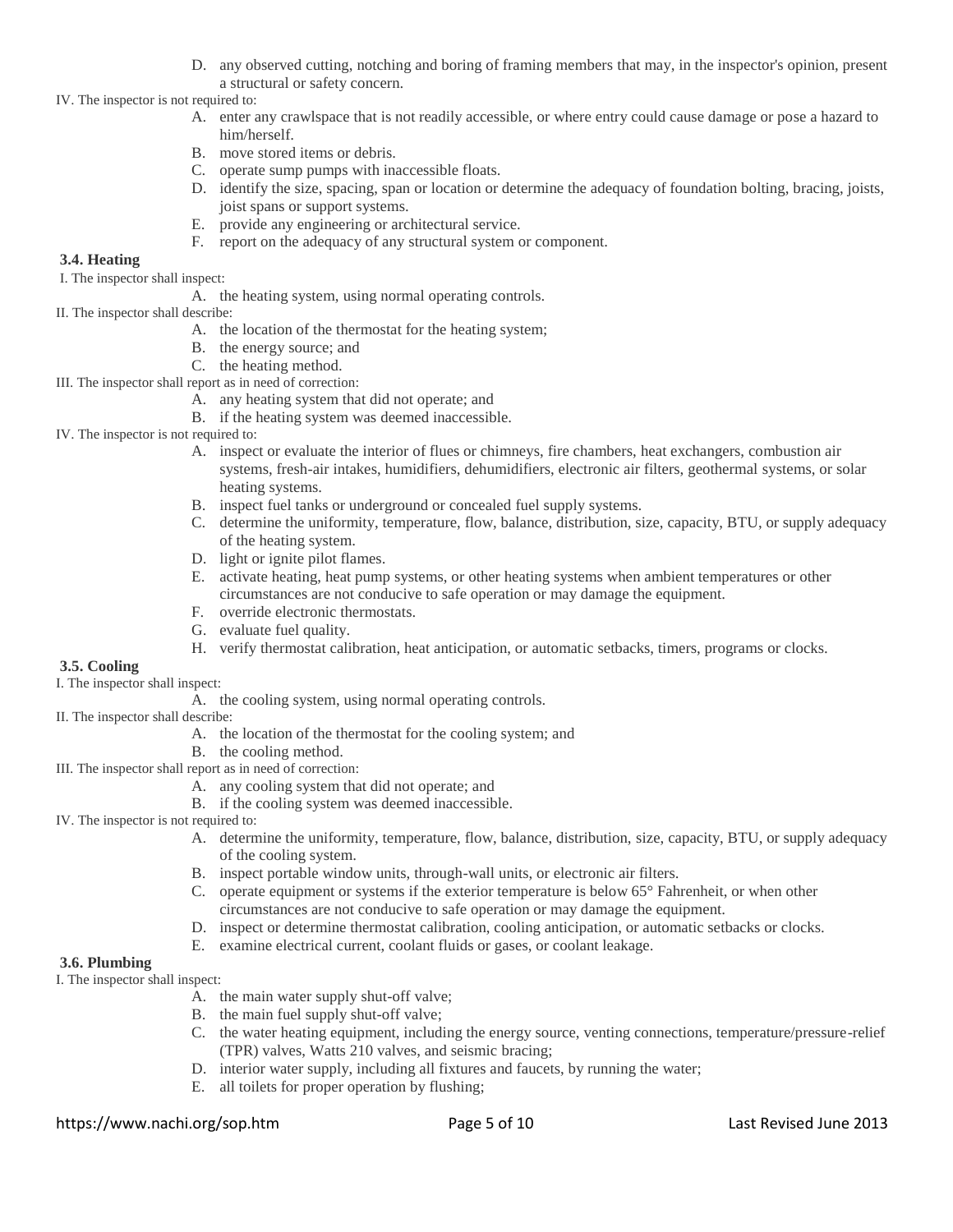- F. all sinks, tubs and showers for functional drainage;
- G. the drain, waste and vent system; and
- H. drainage sump pumps with accessible floats.

### II. The inspector shall describe:

- A. whether the water supply is public or private based upon observed evidence;
- B. the location of the main water supply shut-off valve;
- C. the location of the main fuel supply shut-off valve;
- D. the location of any observed fuel-storage system; and
- E. the capacity of the water heating equipment, if labeled.
- III. The inspector shall report as in need of correction:
	- A. deficiencies in the water supply by viewing the functional flow in two fixtures operated simultaneously;
	- B. deficiencies in the installation of hot and cold water faucets;
	- C. mechanical drain stops that were missing or did not operate if installed in sinks, lavatories and tubs; and
	- D. toilets that were damaged, had loose connections to the floor, were leaking, or had tank components that did not operate.

#### IV. The inspector is not required to:

- A. light or ignite pilot flames.
- B. measure the capacity, temperature, age, life expectancy or adequacy of the water heater.
- C. inspect the interior of flues or chimneys, combustion air systems, water softener or filtering systems, well pumps or tanks, safety or shut-off valves, floor drains, lawn sprinkler systems, or fire sprinkler systems.
- D. determine the exact flow rate, volume, pressure, temperature or adequacy of the water supply.
- E. determine the water quality, potability or reliability of the water supply or source.
- F. open sealed plumbing access panels.
- G. inspect clothes washing machines or their connections.
- H. operate any valve.
- I. test shower pans, tub and shower surrounds or enclosures for leakage or functional overflow protection.
- J. evaluate the compliance with conservation, energy or building standards, or the proper design or sizing of any water, waste or venting components, fixtures or piping.
- K. determine the effectiveness of anti-siphon, back-flow prevention or drain-stop devices.
- L. determine whether there are sufficient cleanouts for effective cleaning of drains.
- M. evaluate fuel storage tanks or supply systems.
- N. inspect wastewater treatment systems.
- O. inspect water treatment systems or water filters.
- P. inspect water storage tanks, pressure pumps, or bladder tanks.
- Q. evaluate wait time to obtain hot water at fixtures, or perform testing of any kind to water heater elements.
- R. evaluate or determine the adequacy of combustion air.
- S. test, operate, open or close: safety controls, manual stop valves, temperature/pressure-relief valves, control valves, or check valves.
- T. examine ancillary or auxiliary systems or components, such as, but not limited to, those related to solar water heating and hot water circulation.
- U. determine the existence or condition of polybutylene plumbing.
- V. inspect or test for gas or fuel leaks, or indications thereof.

#### **3.7. Electrical**

I. The inspector shall inspect:

- A. the service drop;
- B. the overhead service conductors and attachment point;
- C. the service head, gooseneck and drip loops;
- D. the service mast, service conduit and raceway;
- E. the electric meter and base;
- F. service-entrance conductors;
- G. the main service disconnect;
- H. panelboards and over-current protection devices (circuit breakers and fuses);
- I. service grounding and bonding;
- J. a representative number of switches, lighting fixtures and receptacles, including receptacles observed and deemed to be arc-fault circuit interrupter (AFCI)-protected using the AFCI test button, where possible;
- K. all ground-fault circuit interrupter receptacles and circuit breakers observed and deemed to be GFCIs using a GFCI tester, where possible; and
- L. smoke and carbon-monoxide detectors.

II. The inspector shall describe:

# https://www.nachi.org/sop.htm Page 6 of 10 Last Revised June 2013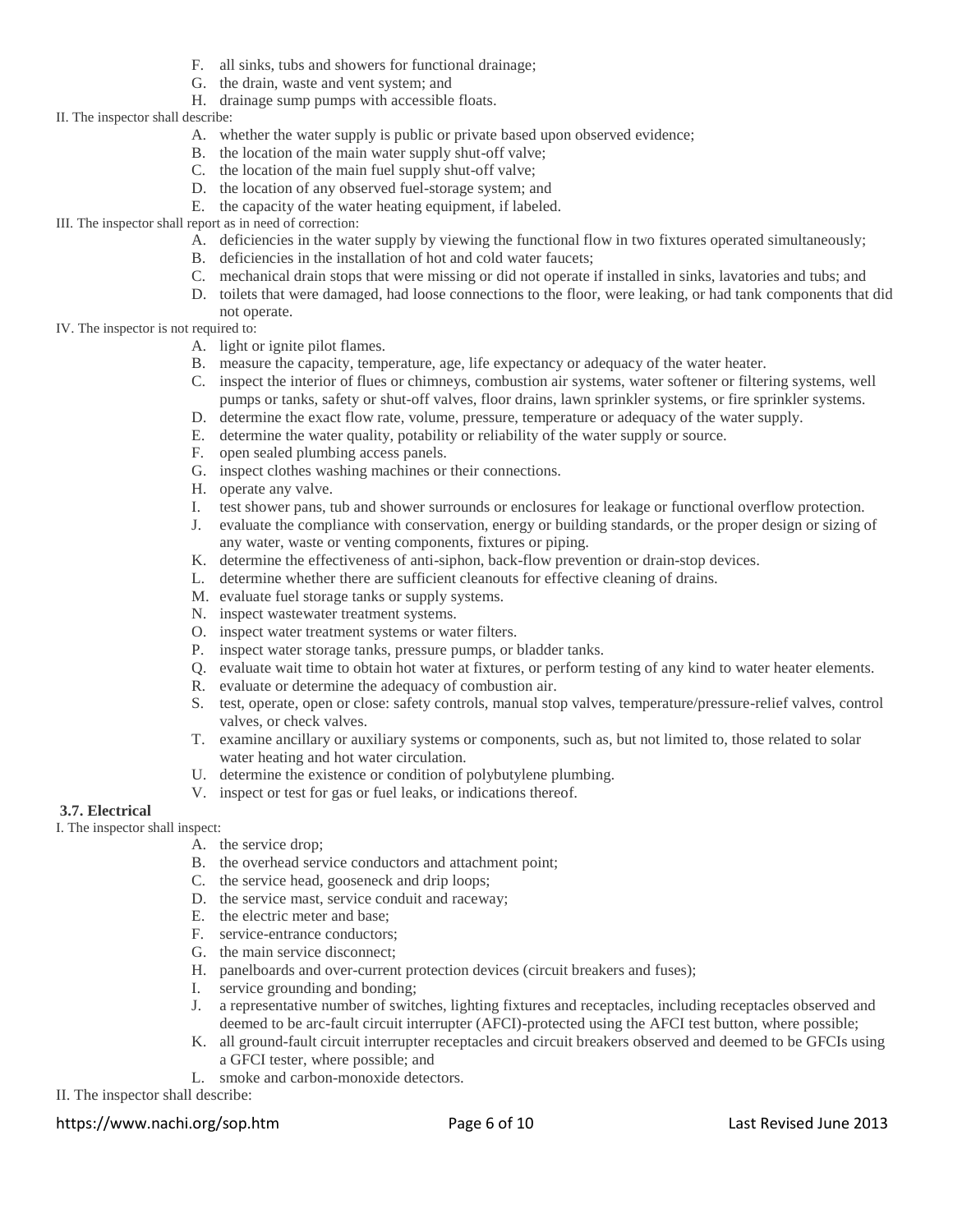- A. the main service disconnect's amperage rating, if labeled; and
- B. the type of wiring observed.
- III. The inspector shall report as in need of correction:
	- A. deficiencies in the integrity of the service-entrance conductors' insulation, drip loop, and vertical clearances from grade and roofs;
	- B. any unused circuit-breaker panel opening that was not filled;
	- C. the presence of solid conductor aluminum branch-circuit wiring, if readily visible;
	- D. any tested receptacle in which power was not present, polarity was incorrect, the cover was not in place, the GFCI devices were not properly installed or did not operate properly, evidence of arcing or excessive heat, and where the receptacle was not grounded or was not secured to the wall; and
	- E. the absence of smoke detectors.

#### IV. The inspector is not required to:

- A. insert any tool, probe or device into the main panelboard, sub-panels, distribution panelboards, or electrical fixtures.
- B. operate electrical systems that are shut down.
- C. remove panelboard cabinet covers or dead fronts.
- D. operate or re-set over-current protection devices or overload devices.
- E. operate or test smoke or carbon-monoxide detectors or alarms.
- F. inspect, operate or test any security, fire or alarm systems or components, or other warning or signaling systems.
- G. measure or determine the amperage or voltage of the main service equipment, if not visibly labeled.
- H. inspect ancillary wiring or remote-control devices.
- I. activate any electrical systems or branch circuits that are not energized.
- J. inspect low-voltage systems, electrical de-icing tapes, swimming pool wiring, or any time-controlled devices.
- K. verify the service ground.
- L. inspect private or emergency electrical supply sources, including, but not limited to: generators, windmills, photovoltaic solar collectors, or battery or electrical storage facility.
- M. inspect spark or lightning arrestors.
- N. inspect or test de-icing equipment.
- O. conduct voltage-drop calculations.
- P. determine the accuracy of labeling.
- Q. inspect exterior lighting.

#### **3.8. Fireplace**

I. The inspector shall inspect:

- A. readily accessible and visible portions of the fireplaces and chimneys;
- B. lintels above the fireplace openings;
- C. damper doors by opening and closing them, if readily accessible and manually operable; and
- D. cleanout doors and frames.
- II. The inspector shall describe:
	- A. the type of fireplace.
- III. The inspector shall report as in need of correction:
	- A. evidence of joint separation, damage or deterioration of the hearth, hearth extension or chambers;
	- B. manually operated dampers that did not open and close;
	- C. the lack of a smoke detector in the same room as the fireplace;
	- D. the lack of a carbon-monoxide detector in the same room as the fireplace; and
	- E. cleanouts not made of metal, pre-cast cement, or other non-combustible material.
- IV. The inspector is not required to:
	- A. inspect the flue or vent system.
	- B. inspect the interior of chimneys or flues, fire doors or screens, seals or gaskets, or mantels.
	- C. determine the need for a chimney sweep.
	- D. operate gas fireplace inserts.
	- E. light pilot flames.
	- F. determine the appropriateness of any installation.
	- G. inspect automatic fuel-fed devices.
	- H. inspect combustion and/or make-up air devices.
	- I. inspect heat-distribution assists, whether gravity-controlled or fan-assisted.
	- J. ignite or extinguish fires.
	- K. determine the adequacy of drafts or draft characteristics.

#### https://www.nachi.org/sop.htm Page 7 of 10 Last Revised June 2013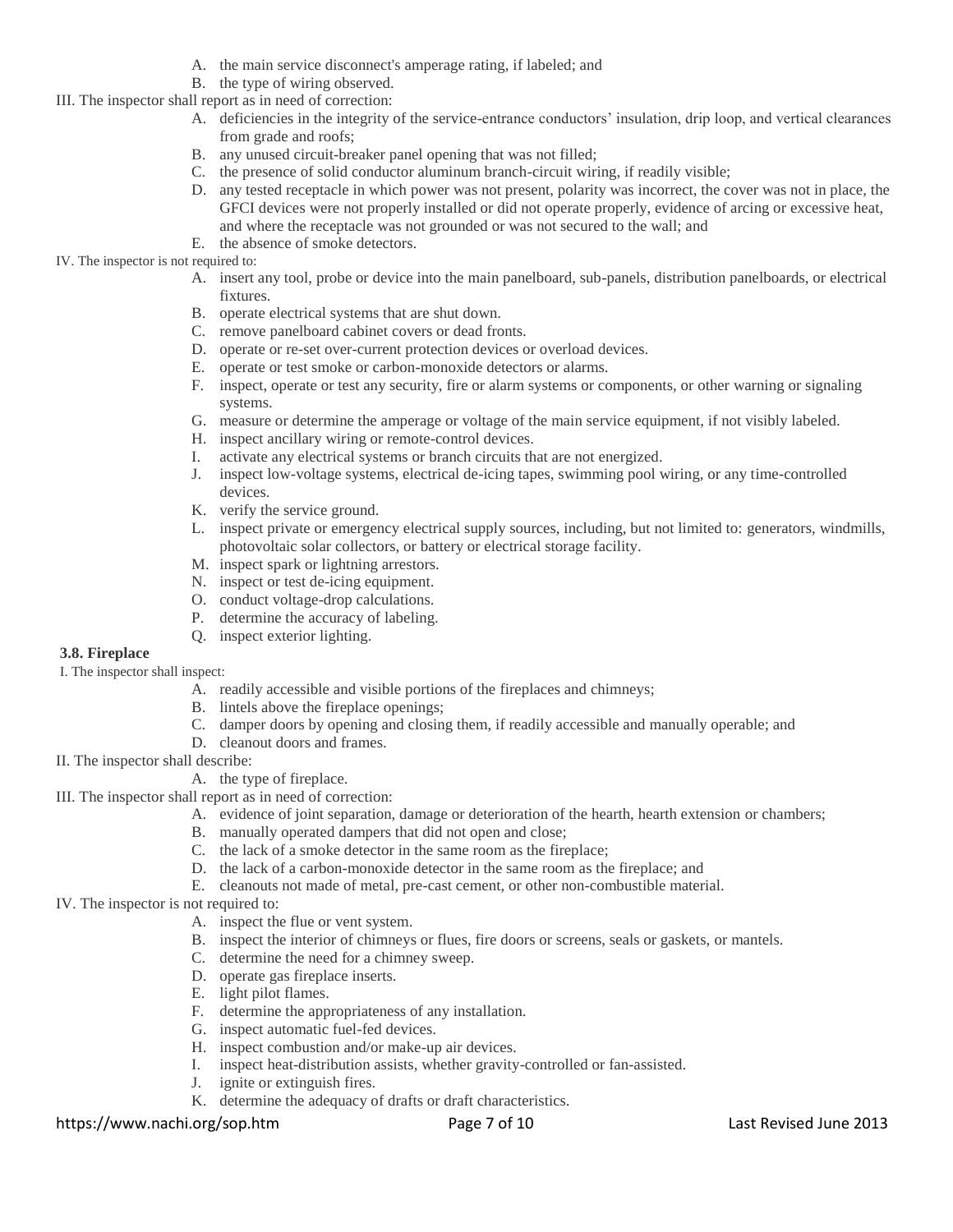- L. move fireplace inserts, stoves or firebox contents.
- M. perform a smoke test.
- N. dismantle or remove any component.
- O. perform a National Fire Protection Association (NFPA)-style inspection.
- P. perform a Phase I fireplace and chimney inspection.

# **3.9. Attic, Insulation & Ventilation**

I. The inspector shall inspect:

- A. insulation in unfinished spaces, including attics, crawlspaces and foundation areas;
- B. ventilation of unfinished spaces, including attics, crawlspaces and foundation areas; and
- C. mechanical exhaust systems in the kitchen, bathrooms and laundry area.
- II. The inspector shall describe:
	- A. the type of insulation observed; and

B. the approximate average depth of insulation observed at the unfinished attic floor area or roof structure.

- III. The inspector shall report as in need of correction:
	- A. the general absence of insulation or ventilation in unfinished spaces.

#### IV. The inspector is not required to:

- A. enter the attic or any unfinished spaces that are not readily accessible, or where entry could cause damage or, in the inspector's opinion, pose a safety hazard.
- B. move, touch or disturb insulation.
- C. move, touch or disturb vapor retarders.
- D. break or otherwise damage the surface finish or weather seal on or around access panels or covers.
- E. identify the composition or R-value of insulation material.
- F. activate thermostatically operated fans.
- G. determine the types of materials used in insulation or wrapping of pipes, ducts, jackets, boilers or wiring.
- H. determine the adequacy of ventilation.

# **3.10. Doors, Windows & Interior**

#### I. The inspector shall inspect:

- A. a representative number of doors and windows by opening and closing them;
- B. floors, walls and ceilings;
- C. stairs, steps, landings, stairways and ramps;
- D. railings, guards and handrails; and
- E. garage vehicle doors and the operation of garage vehicle door openers, using normal operating controls.
- II. The inspector shall describe:
	- A. a garage vehicle door as manually-operated or installed with a garage door opener.
- III. The inspector shall report as in need of correction:
	- A. improper spacing between intermediate balusters, spindles and rails for steps, stairways, guards and railings;
	- B. photo-electric safety sensors that did not operate properly; and
	- C. any window that was obviously fogged or displayed other evidence of broken seals.

#### IV. The inspector is not required to:

- A. inspect paint, wallpaper, window treatments or finish treatments.
- B. inspect floor coverings or carpeting.
- C. inspect central vacuum systems.
- D. inspect for safety glazing.
- E. inspect security systems or components.
- F. evaluate the fastening of islands, countertops, cabinets, sink tops or fixtures.
- G. move furniture, stored items, or any coverings, such as carpets or rugs, in order to inspect the concealed floor structure.
- H. move suspended-ceiling tiles.
- I. inspect or move any household appliances.
- J. inspect or operate equipment housed in the garage, except as otherwise noted.
- K. verify or certify the proper operation of any pressure-activated auto-reverse or related safety feature of a garage door.
- L. operate or evaluate any security bar release and opening mechanisms, whether interior or exterior, including their compliance with local, state or federal standards.
- M. operate any system, appliance or component that requires the use of special keys, codes, combinations or devices.
- N. operate or evaluate self-cleaning oven cycles, tilt guards/latches, or signal lights.
- O. inspect microwave ovens or test leakage from microwave ovens.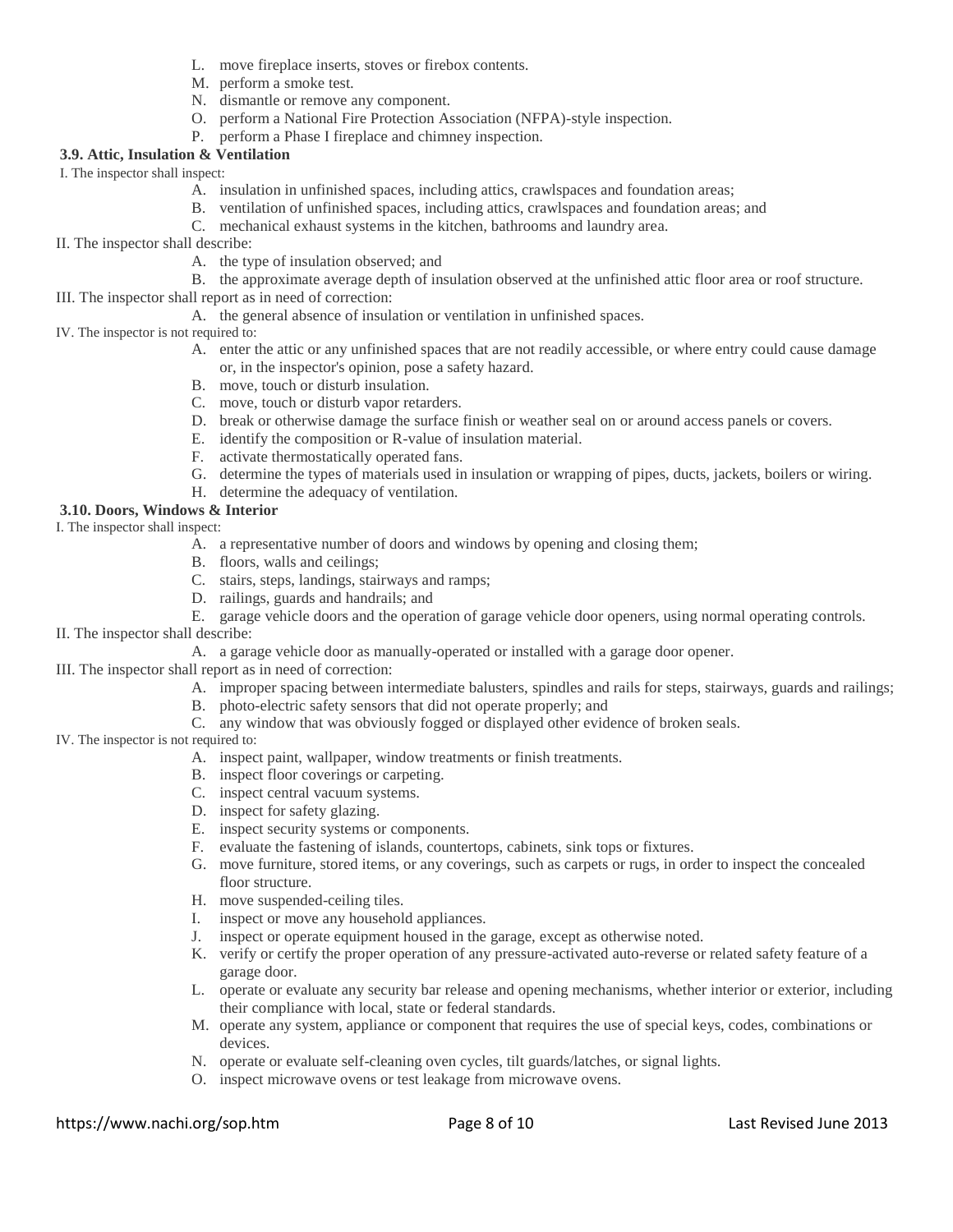- P. operate or examine any sauna, steam-generating equipment, kiln, toaster, ice maker, coffee maker, can opener, bread warmer, blender, instant hot-water dispenser, or other small, ancillary appliances or devices.
- Q. inspect elevators.
- R. inspect remote controls.
- S. inspect appliances.
- T. inspect items not permanently installed.
- U. discover firewall compromises.
- V. inspect pools, spas or fountains.
- W. determine the adequacy of whirlpool or spa jets, water force, or bubble effects.
- X. determine the structural integrity or leakage of pools or spas.

# 4. Glossary of Terms

- **accessible:** In the opinion of the inspector, can be approached or entered safely, without difficulty, fear or danger.
- **activate:** To turn on, supply power, or enable systems, equipment or devices to become active by normal operating controls. Examples include turning on the gas or water supply valves to the fixtures and appliances, and activating electrical breakers or fuses.
- **adversely affect:** To constitute, or potentially constitute, a negative or destructive impact.
- **alarm system:** Warning devices, installed or freestanding, including, but not limited to: carbon-monoxide detectors, flue gas and other spillage detectors, security equipment, ejector pumps, and smoke alarms.
- **appliance:** A household device operated by the use of electricity or gas. Not included in this definition are components covered under central heating, central cooling or plumbing.
- **architectural service:** Any practice involving the art and science of building design for construction of any structure or grouping of structures, and the use of space within and surrounding the structures or the design, design development, preparation of construction contract documents, and administration of the construction contract.
- **component:** A permanently installed or attached fixture, element or part of a system.
- **condition:** The visible and conspicuous state of being of an object.
- **correction:** Something that is substituted or proposed for what is incorrect, deficient, unsafe, or a defect.
- **cosmetic defect:** An irregularity or imperfection in something, which could be corrected, but is not required.
- **crawlspace:** The area within the confines of the foundation and between the ground and the underside of the lowest floor's structural component.
- **decorative:** Ornamental; not required for the operation of essential systems or components of a home.
- describe: To report in writing a system or component by its type or other observed characteristics in order to distinguish it from other components used for the same purpose.
- **determine:** To arrive at an opinion or conclusion pursuant to examination.
- **dismantle:** To open, take apart or remove any component, device or piece that would not typically be opened, taken apart or removed by an ordinary occupant.
- **engineering service:** Any professional service or creative work requiring engineering education, training and experience, and the application of special knowledge of the mathematical, physical and engineering sciences to such professional service or creative work as consultation, investigation, evaluation, planning, design and supervision of construction for the purpose of assuring compliance with the specifications and design, in conjunction with structures, buildings, machines, equipment, works and/or processes.
- **enter:** To go into an area to observe visible components.
- **evaluate:** To assess the systems, structures and/or components of a property.
- **evidence:** That which tends to prove or disprove something; something that makes plain or clear; grounds for belief; proof.
- **examine:** To visually look (see **inspect**).
- **foundation:** The base upon which the structure or wall rests, usually masonry, concrete or stone, and generally partially underground.
- **function:** The action for which an item, component or system is specially fitted or used, or for which an item, component or system exists; to be in action or perform a task.
- **functional:** Performing, or able to perform, a function.
- **functional defect:** A lack of or an abnormality in something that is necessary for normal and proper functioning and operation, and, therefore, requires further evaluation and correction.
- **general home inspection:** The process by which an inspector visually examines the readily accessible systems and components of a home and operates those systems and components utilizing this Standards of Practice as a guideline.
- **home inspection:** See **general home inspection**.
- **household appliances:** Kitchen and laundry appliances, room air conditioners, and similar appliances.
- **identify:** To notice and report.